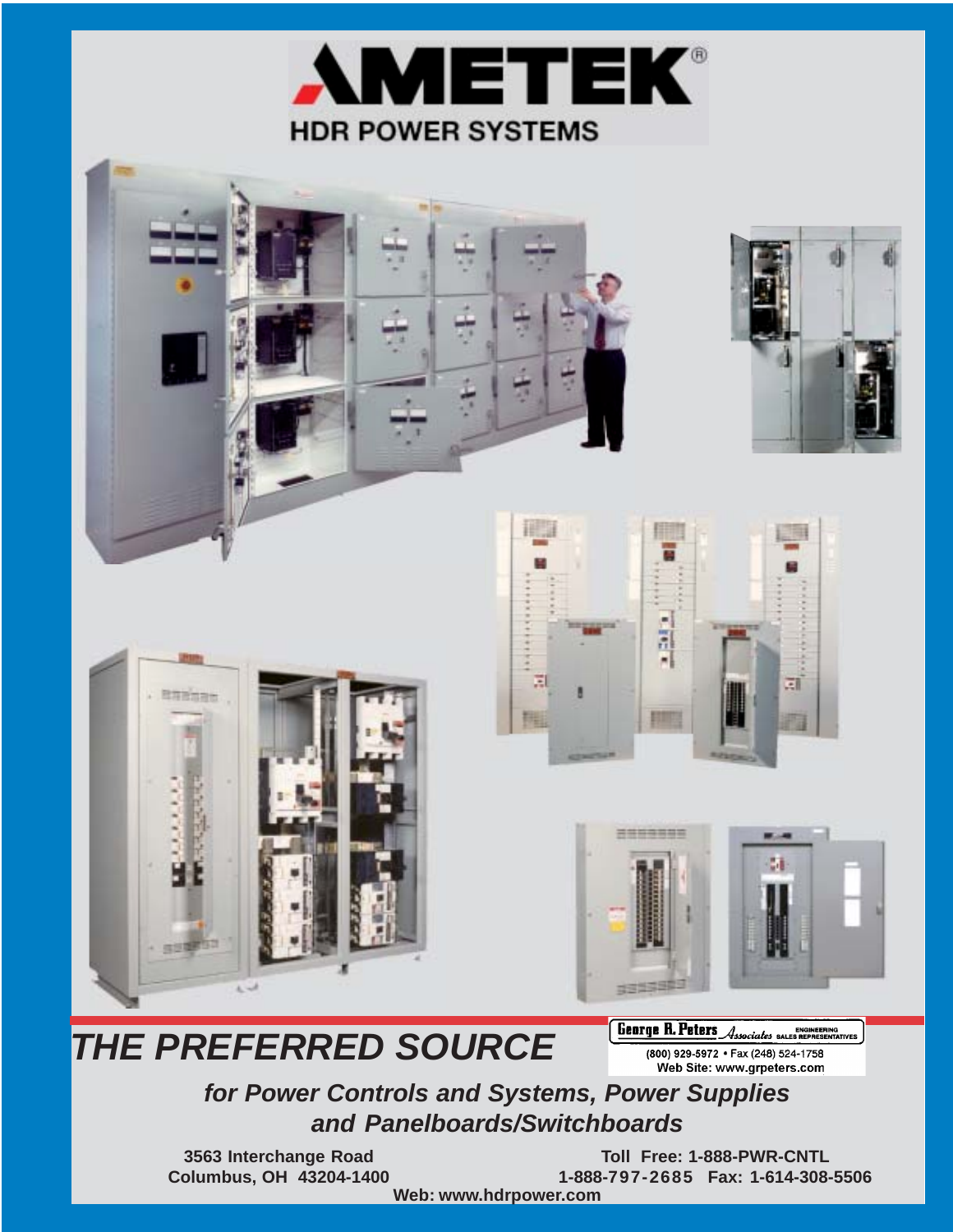# *Introduction*

AMETEK HDR Power Systems has long enjoyed the reputation as a world class manufacturer of power electronic equipment for specific markets and special applications. We earned this reputation, and built our company, on a philosophy of long term commitment to product quality, service, and most of all, our client's success. It is our dedication to our client's continued satisfaction that gained us the title of **"The Preferred Source."**



Our SCR Power Controls are high quality, industrial grade products designed to operate reliably for many years in process environments. Pictured here are typical zero and phase-fired, single-phase and three-phase controls. HDR offers one of the broadest lines available-from 15-1200 amperes for all standard voltages.

# *SCR Power Controls*

- ! **UL/cUL Listed, CSA Certified, CE Compliant**
- ! **Voltages to 600 Vac**
- **Currents: 15A to 1200A**
- $\blacksquare$  Single & Three Phase
- **E** Zero & Phase Fired
- ! **Standard & Custom Designs**
- ! **Diagnostic Indicators**
- $\blacksquare$  **Plug-in Options**
- 5 Year "No Hassle" Warranty
- ! **Shortest lead time in the Industry**
- High Power Density Up to 6 Controllers **in a single package**
- ! **PowerSelect "Design Software"**
- ! **Typical Applications Include:**
	- ♦ **Kilns/Ovens**
	- ♦ **Environmental Chambers**
	- ♦ **Extruders**
	- **Molding Equipment**
	- ♦ **Autoclaves**
	- **Furnaces**
	- ♦ **Dryers**





(800) 929-5972 · Fax (248) 524-1758 Web Site: www.grpeters.com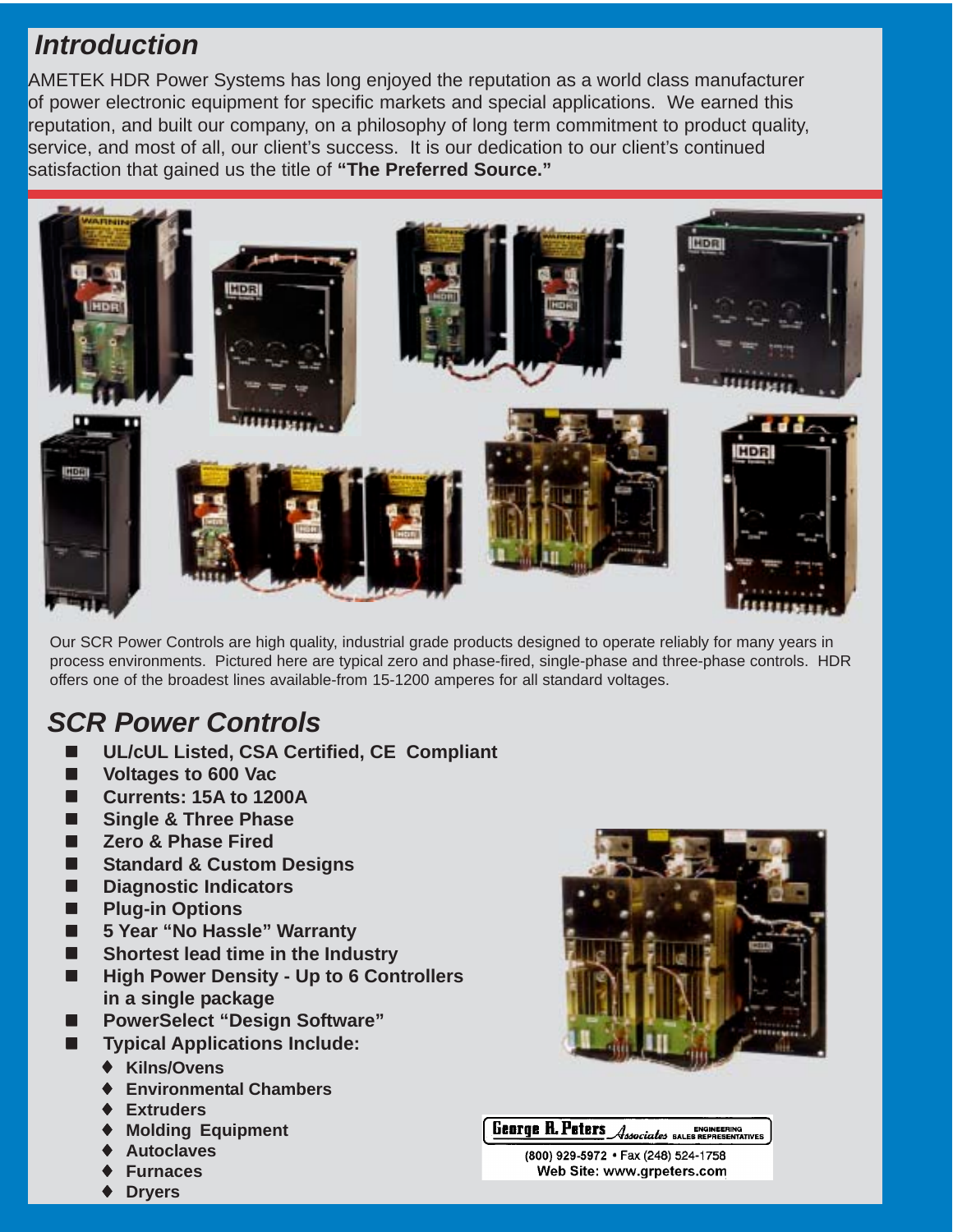# *Custom Engineered*

AMETEK HDR Power Systems' ability to provide custom engineered solutions is enhanced by our highly experienced technical staff of design experts working with our powerful CAD system. It is the primary purpose of our design department to reduce the hours spent on engineering and manufacturing drawings, while at the same time optimizing our ability to modify and customize to our client's requirements. The speed and accuracy of HDR's design expertise results in faster manufacturing times with fewer revisions and less rework.

### *Power Supplies*

- $\blacksquare$  **Plasma Arc Heating or Melting**
- **DC Sputtering**
- ! **Crystal Growing/pulling**
- ! **Glass/fiberglass Melting or Boosting**
- **DC Plating and Anodizing**
- **E** Electrochemical Rectifier
- ! **Plasma Deposition**
- **E** Ceramic Melting
- ! **Semi-Conductor Manufacturing**
- ! **Typical User Specifications:**
	- ♦ **Input Voltages to 15 kV, 50/60 HZ Single or Three Phase**
	- ♦ **AC or DC Outputs**
	- ♦ **6 or 12 Pulse**
	- ♦ **Input/output Switchgear**
	- ♦ **NEMA 1 or NEMA 12 Enclosures**
	- ♦ **Convection, Forced-air or Water Cooling**
	- ♦ **Instrumentation**

### *Fusible Panelboards*

- ! **Fast, semi-conductor (current limiting) fuses sub-cycle fault clearing**
- ! **Flexible configuration enables up to 30 amperes per circuit**
- $\blacksquare$  **Blown fuse indicators**
- ! **UL Listed**
- ! **Properly coordinated fuse/breaker clearing times for critical UPS and Inverter applications**
- ! **Lockable, secure door to restrict unauthorized access**
- All dead-front construction
- $\blacksquare$  UltraSafe fuse holder
- ! **Suitable for solid-state load protection**
- Accommodates all standard midget size fuses
- Provides both high speed branch circuit fault **ring ability and long term overcurrent protection**
- ! **Custom designs available**



HDR designs and builds customengineered Power Supplies from our client's specifications, or sometimes, just their ideas. Space requirements, component replacements, UL and CSA certification requirements and design modifications are worked out quickly using our powerful CAD system.